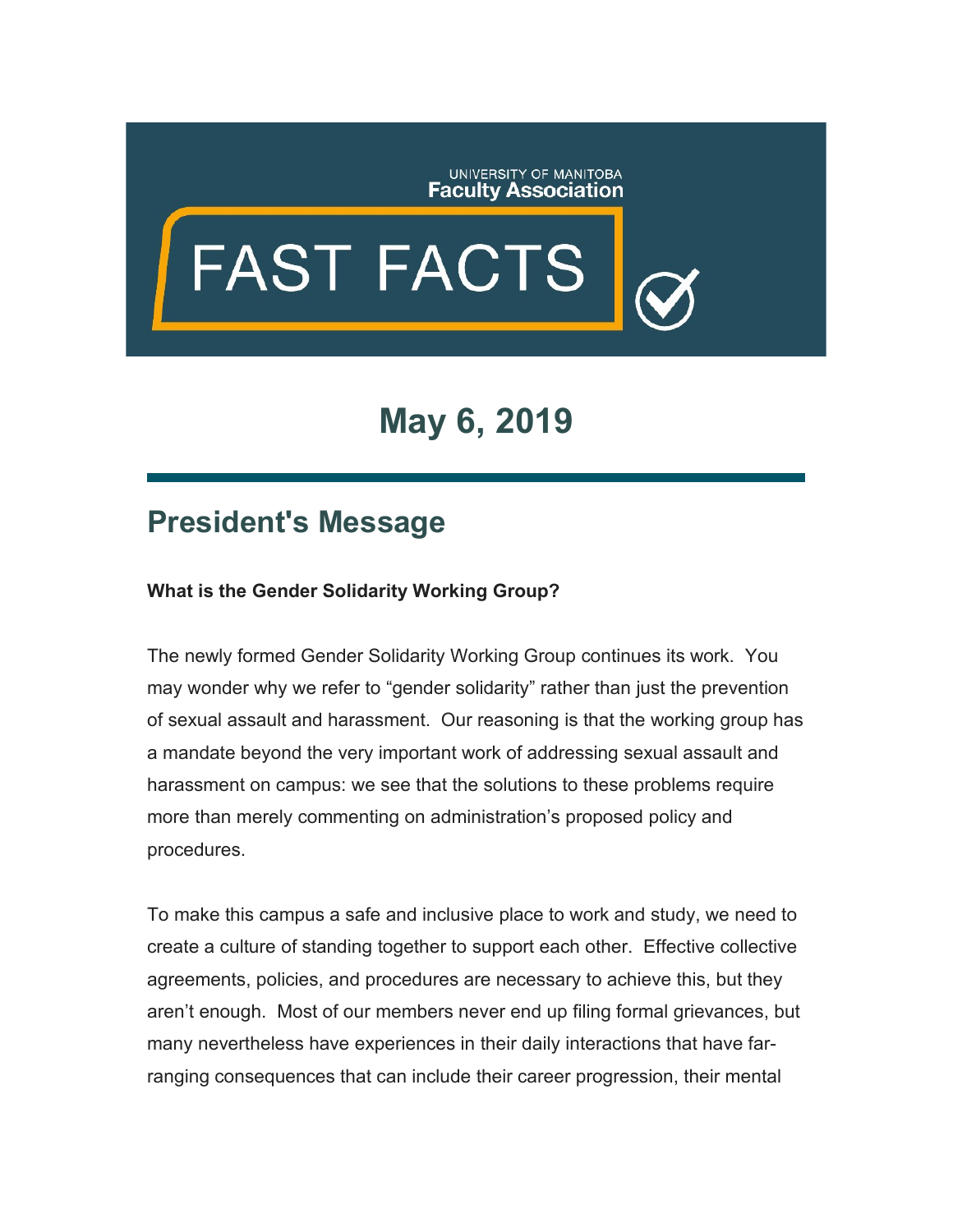health, their feelings about their colleagues, or their enjoyment at work.

Promoting a cultural shift is a formidable task that will require a range of activities to help us understand each other, identify barriers to gender solidarity, and ways to create it. One of the first things we need to do is let you know that they're not alone and that we're here to help. The Collective Agreement provides certain protections which we can help you access – please, get in touch even if you just want to ask questions. What you say to an Association rep will be kept confidential. Please also have a look at the document linked below, which outlines some of your rights and some of the ways we can help you if you've suffered or are suffering discrimination, harassment, or assault.

We also need to continue to let the administration know this issue is important to us all, and that their approach to these issues has to change. Recently we assembled our professional staff, grievance officers and the Gender Solidarity Working Group to compile feedback on the UM's Respectful Workplace and Learning Environment and Sexual Assault Policies and Procedures. While those drafts contain some important steps forward in regard to providing support for survivors of sexual violence on campus, we think the administration needs to go further and fully fund an arm's length crisis centre on campus. Our understanding is that the University's Board of Governors will be considering a revised set of policies at its meeting on June 25, and it must be considered by the Senate before then. Before that time comes, we'll be reaching out for your support.

In solidarity,

Janet Morrill UMFA President